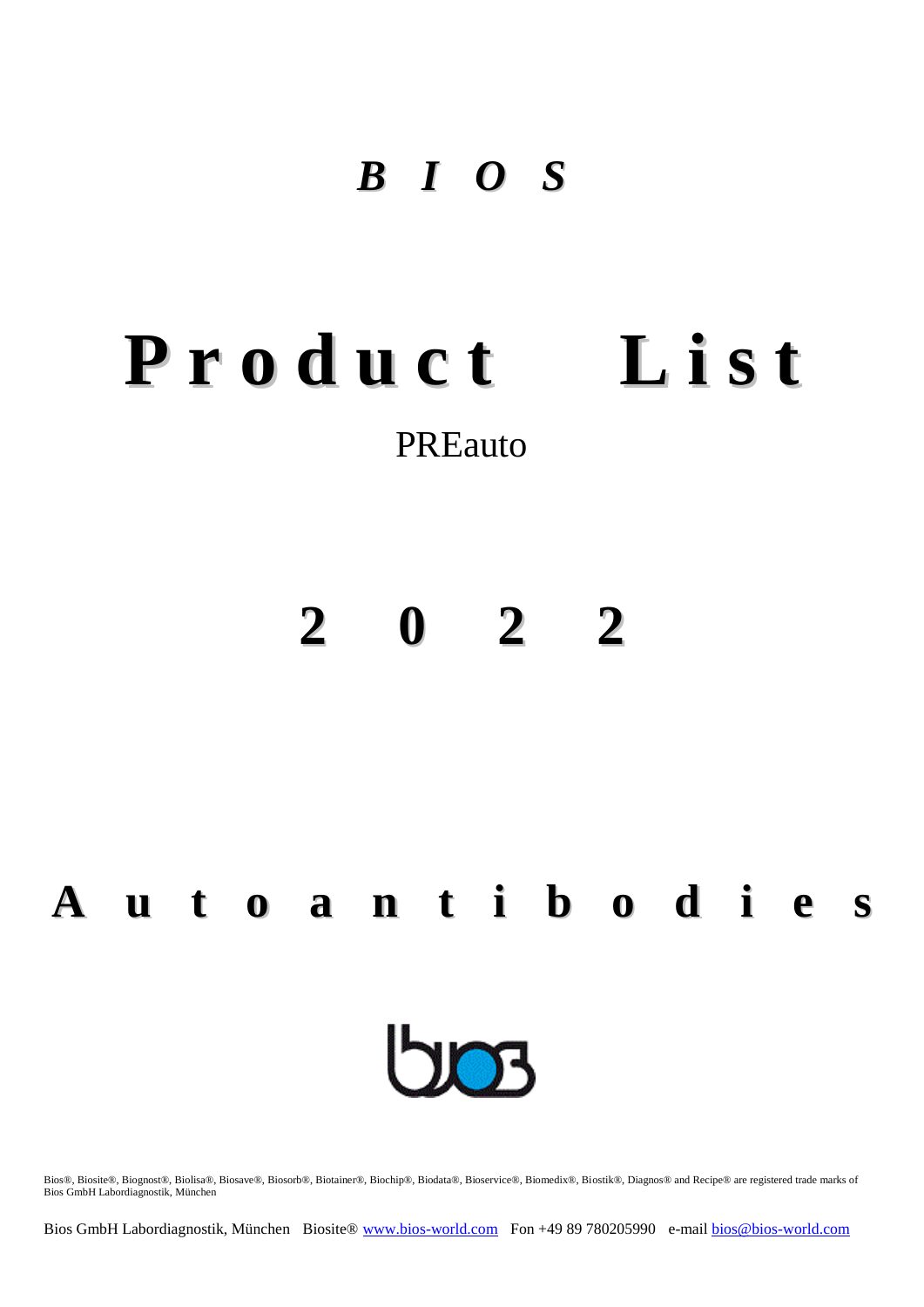

## **Content Autoantibody assays**

| Autoantibody                                            | <b>Method</b>             | Page                |
|---------------------------------------------------------|---------------------------|---------------------|
|                                                         |                           |                     |
| General                                                 |                           |                     |
| Autoscreen                                              | <b>Biognost®</b> IFA      | auto010             |
| <b>Special Tissue Sections</b>                          | <b>Biognost® IFA</b>      | auto <sub>080</sub> |
| <b>Rheumatoid Diseases</b>                              |                           |                     |
| Nuclear Antibodies (ANA)                                | <b>Biognost®</b> IFA      | auto020             |
| Native DNA Antibodies (nDNA ab)                         | <b>Biognost® IFA</b>      | auto030             |
| <b>ANCA</b>                                             | <b>Biognost® IFA</b>      | auto <sub>040</sub> |
| <b>Autoimmune Liver Disease</b>                         |                           |                     |
| <b>AUTOSCREEN</b>                                       | Biognost <sup>®</sup> IFA | auto010             |
| Mitochondria Antibodies (AMA)                           | <b>Biognost® IFA</b>      | auto070             |
| Smooth Muscle Antibodies (SMA)                          | <b>Biognost® IFA</b>      | auto074             |
| Antibodies to Liver-Kidney-Microsomes (LKM)             | <b>Biognost® IFA</b>      | auto070             |
|                                                         |                           | auto020             |
| Nuclear Antibodies (ANA)                                | <b>Biognost® IFA</b>      |                     |
| <b>Special Tissue Sections</b>                          | <b>Biognost® IFA</b>      | auto080             |
| <b>Vasculitis</b>                                       |                           |                     |
| Neutrophil Cytoplasm Antibodies (C-, P- and X-ANCA)     | <b>Biognost®</b> IFA      | auto <sub>040</sub> |
| <b>Autoimmune Kidney Diseases</b>                       |                           |                     |
| Glomerular Basement Membrane Antibodies (GBM)           | <b>Biognost®</b> IFA      | auto230             |
| Neutrophil Cytoplasm Antibodies (C-, P- and X-ANCA)     | <b>Biognost® IFA</b>      | auto <sub>040</sub> |
|                                                         |                           |                     |
| <b>Autoimmune Endokrinopathies</b>                      |                           |                     |
| <b>Special Tissue Sections</b>                          | <b>Biognost® IFA</b>      | auto080             |
| <b>Autoimmune Muscle Diseases/Neurological Diseases</b> |                           |                     |
| Cardiac Muscle Antibodies (CMA)                         | <b>Biognost® IFA</b>      | auto200             |
| Skeletal (Striated) Muscle Antibodies (SkMA)            | <b>Biognost® IFA</b>      | auto210             |
| Paraneoplastic Pemphigus Antibodies                     | Biognost <sup>®</sup> IFA | auto178             |
|                                                         |                           |                     |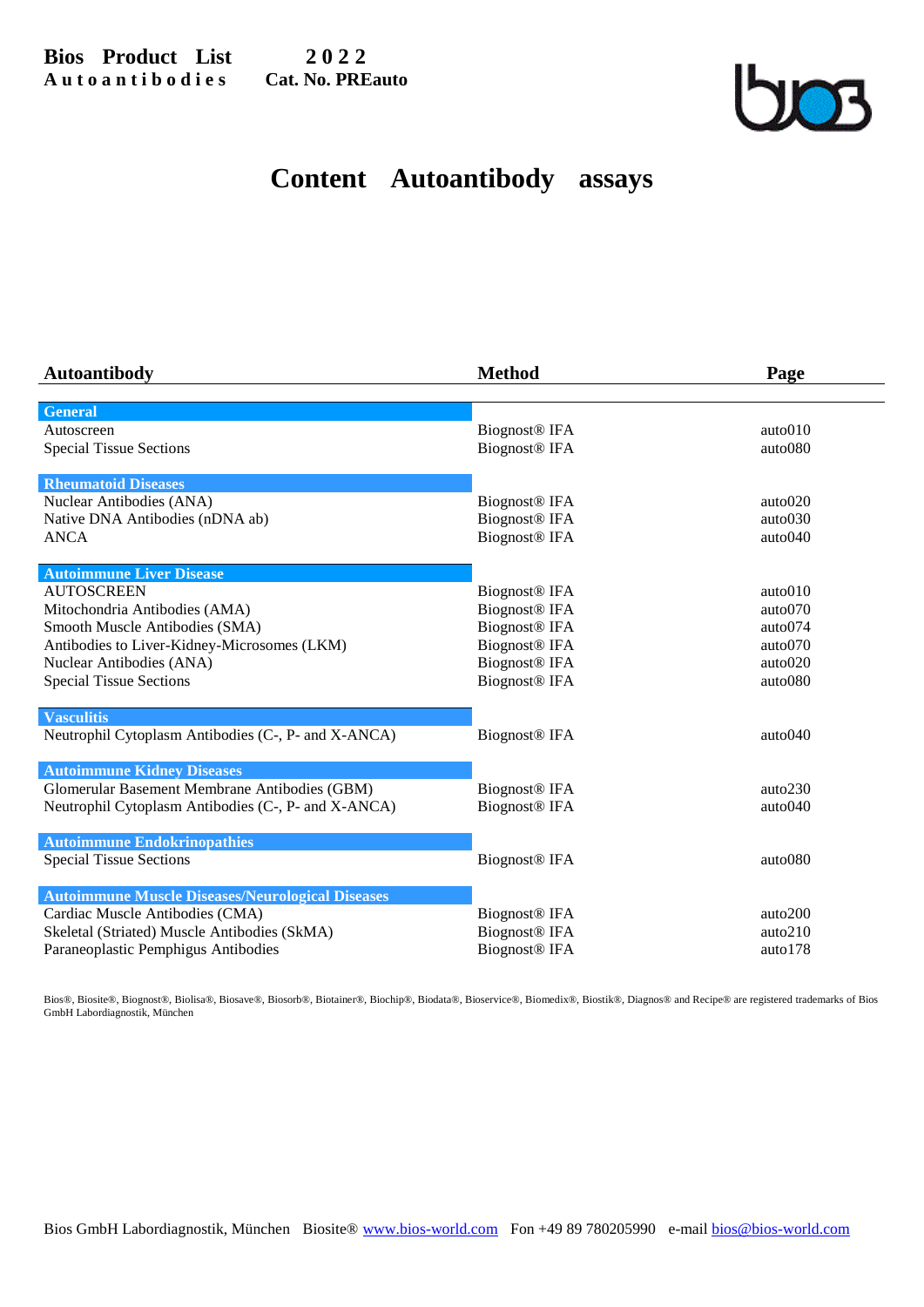| <b>Detection of autoantibodies</b> |
|------------------------------------|
| Indirect Immunofluorescence        |

#### **Biognost® AUTOSCREEN IFA, detection of ANA, AMA, SMA, PCA and other autoantibodies on triple tissue sections from rat**

| Cat. No.<br><b>Product Description</b> | <b>No. of Tests or Quantity</b> |
|----------------------------------------|---------------------------------|
|----------------------------------------|---------------------------------|

#### **Biognost® SUBSTRATE COATED SLIDES**

| 2134                      | Biognost <sup>®</sup> Autoscreen 3 slide<br>rat liver, -kidney, -stomach triple sections | 4 wells         |
|---------------------------|------------------------------------------------------------------------------------------|-----------------|
| <b>Biognost® CONTROLS</b> |                                                                                          |                 |
| 1202                      | Biognost <sup>®</sup> ANA homogeneous<br>positive control, 0.09% NaN3                    | $0.3$ ml        |
| 2202                      | Biognost <sup>®</sup> AMA<br>positive control, 0.09% NaN3                                | $0.3$ ml        |
| 3202                      | Biognost <sup>®</sup> SMA<br>positive control, 0.09% NaN3                                | $0.3$ ml        |
| 4202                      | <b>Biognost® PCA</b><br>positive control, 0.09% NaN3                                     | $0.3$ ml        |
| 1111A                     | Biognost <sup>®</sup> autoantibodies<br>Negative control, 0.09% NaN3                     | $0.5$ ml        |
|                           | <b>Biognost® FITC CONJUGATES</b>                                                         |                 |
| 15301                     | Biognost <sup>®</sup> polyspec. FITC conjugate<br>Evans blue, 0.09% NaN3                 | 3 <sub>ml</sub> |
|                           | <b>Biognost® MISCELLANEOUS TEST COMPONENTS</b>                                           |                 |
| 1605                      | Biognost <sup>®</sup> PBS buffer powder<br>pH 7.5, for 4x 500 ml PBS solution            | $4 \times 5$ g  |
| 1606                      | Biognost <sup>®</sup> PBS buffer powder<br>$pH$ 7.5, for 2x 1000 ml PBS solution         | $2 \times 10 g$ |
| 1610                      | Biognost <sup>®</sup> mounting medium<br>pH 7.5, 0.09% NaN3                              | $1.5$ ml        |
| 1700                      | Biognost <sup>®</sup> cover slips                                                        | $15$ piece/s    |
| 17200                     | Biognost <sup>®</sup> cover slips                                                        | 200 piece/s     |

\* Available in limited supplies only; please inquire

See conjugates and other assay components on pages div001 - div004 at the end of the price or product list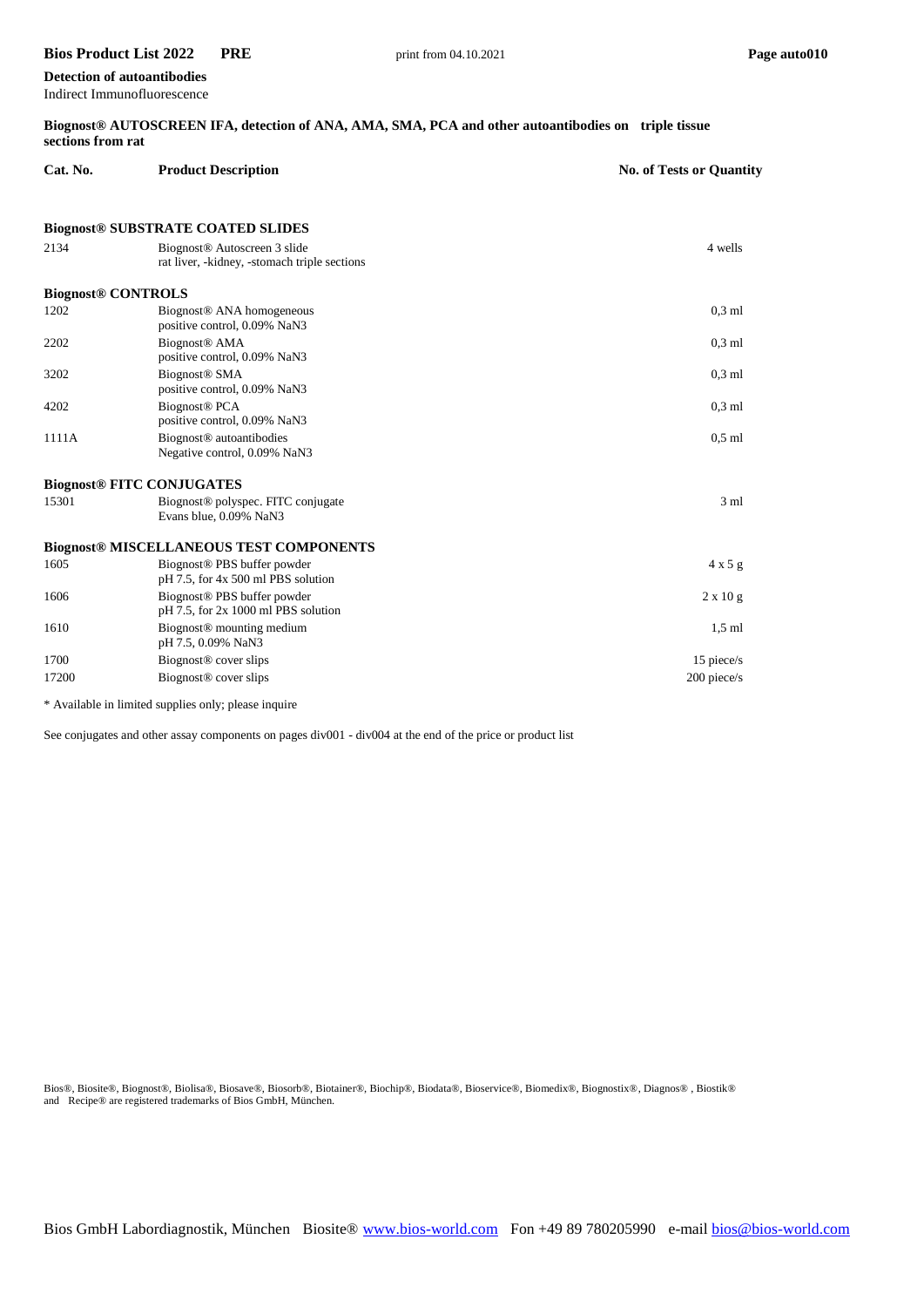### **Detection of autoantibodies**

#### Indirect Immunofluorescence

#### **Biognost® ANA IFA, detection of antibodies to nuclear antigens**

pH 7.5, 0.09% NaN3

Further positive ANA controls are available on request (centromere, nuclear dots, SCl 70 etc.)

See other assay components on pages div001 - div004 at the end of the price or product list

| Cat. No.                  | <b>Product Description</b>                                                     | <b>No. of Tests or Quantity</b> |
|---------------------------|--------------------------------------------------------------------------------|---------------------------------|
|                           |                                                                                |                                 |
|                           | <b>Biognost® SUBSTRATE COATED SLIDES</b>                                       |                                 |
| AN-1006                   | Biognost <sup>®</sup> ANA slide<br>HEp-2 cells                                 | 6 wells                         |
| AN-1012                   | Biognost <sup>®</sup> ANA slide<br>HEp-2 cells                                 | 12 wells                        |
| <b>Biognost® CONTROLS</b> |                                                                                |                                 |
| 1202                      | Biognost <sup>®</sup> ANA homogeneous<br>positive control, 0.09% NaN3          | $0.3$ ml                        |
| 1111A                     | Biognost <sup>®</sup> autoantibodies<br>Negative control, 0.09% NaN3           | $0.5$ ml                        |
|                           | <b>Biognost® FITC CONJUGATES</b>                                               |                                 |
|                           | for use with rat tissue and HEp-2 cells                                        |                                 |
| 15301                     | Biognost <sup>®</sup> polyspec. FITC conjugate<br>Evans blue, 0.09% NaN3       | 3 <sub>m1</sub>                 |
|                           | <b>Biognost® MISCELLANEOUS TEST COMPONENTS</b>                                 |                                 |
| 1605                      | Biognost <sup>®</sup> PBS buffer powder<br>pH 7.5, for 4x 500 ml PBS solution  | $4 \times 5$ g                  |
| 1606                      | Biognost <sup>®</sup> PBS buffer powder<br>pH 7.5, for 2x 1000 ml PBS solution | $2 \times 10 g$                 |

1610 Biognost® mounting medium 1,5 ml

1700 Biognost® cover slips 15 piece/s 1706 Biognost® blotters 6 well slides 10 piece/s 10 piece/s 1712 Biognost® blotters 12 well slides 10 piece/s 10 piece/s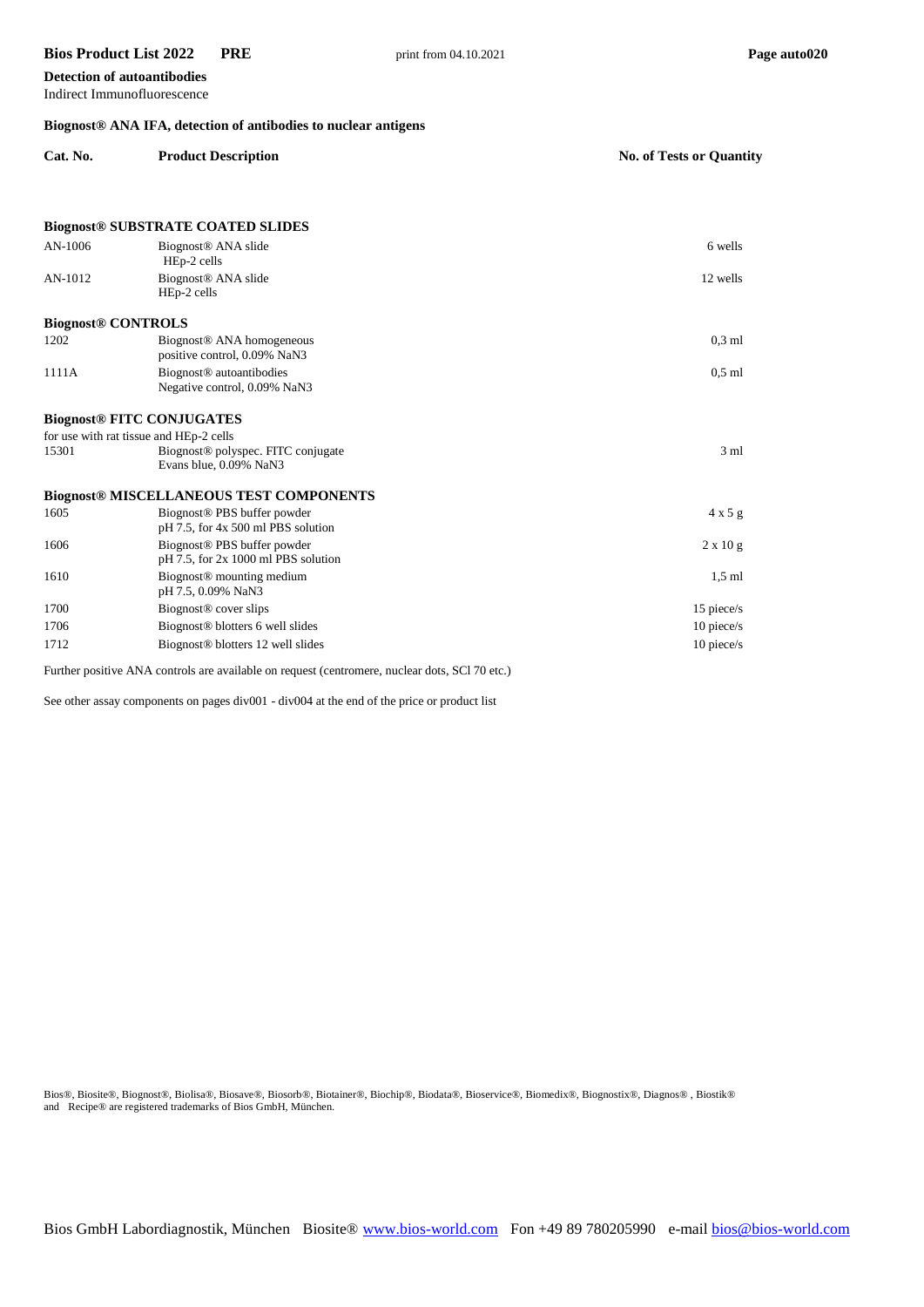**Detection of autoantibodies** Indirect Immunofluorescence

| Biognost <sup>®</sup> nDNA IFA, detection of antibodies to native double stranded DNA |                                                                                  |                          |
|---------------------------------------------------------------------------------------|----------------------------------------------------------------------------------|--------------------------|
| Cat. No.                                                                              | <b>Product Description</b>                                                       | No. of Tests or Quantity |
|                                                                                       |                                                                                  |                          |
|                                                                                       | <b>Biognost® SUBSTRATE COATED SLIDES</b>                                         |                          |
| 6006                                                                                  | Biognost <sup>®</sup> nDNA slide<br>Crithidia luciliae                           | 6 wells                  |
| <b>Biognost® CONTROLS</b>                                                             |                                                                                  |                          |
| 6202                                                                                  | Biognost <sup>®</sup> nDNA ab                                                    | $0.3$ ml                 |
|                                                                                       | positive control, 0.09% NaN3                                                     |                          |
| 1111A                                                                                 | Biognost <sup>®</sup> autoantibodies<br>Negative control, 0.09% NaN3             | $0.5$ ml                 |
|                                                                                       | <b>Biognost® FITC CONJUGATES</b>                                                 |                          |
|                                                                                       | for use with rat tissue, HEp-2 cells and Crithidia lucilliae                     |                          |
| 15300G                                                                                | Biognost <sup>®</sup> IgG FITC conjugate<br>0.09% NaN3                           | $3 \text{ ml}$           |
| <b>Biognost®</b>                                                                      |                                                                                  |                          |
| 1605                                                                                  | Biognost <sup>®</sup> PBS buffer powder<br>pH 7.5, for 4x 500 ml PBS solution    | $4 \times 5$ g           |
| 1606                                                                                  | Biognost <sup>®</sup> PBS buffer powder<br>$pH$ 7.5, for 2x 1000 ml PBS solution | $2 \times 10 g$          |
| 1610                                                                                  | Biognost <sup>®</sup> mounting medium<br>pH 7.5, 0.09% NaN3                      | $1.5$ ml                 |
| 161010                                                                                | Biognost <sup>®</sup> mounting medium<br>pH 7.5, 0.09% NaN3                      | 10 <sub>ml</sub>         |
| 1700                                                                                  | Biognost <sup>®</sup> cover slips                                                | 15 piece/s               |
| 1706                                                                                  | Biognost <sup>®</sup> blotters 6 well slides                                     | $10$ piece/s             |

17606 Biognost® blotters 6 well slides 60 piece/s 60 piece/s

See other assay components on pages div001 - div004 at the end of the price or product list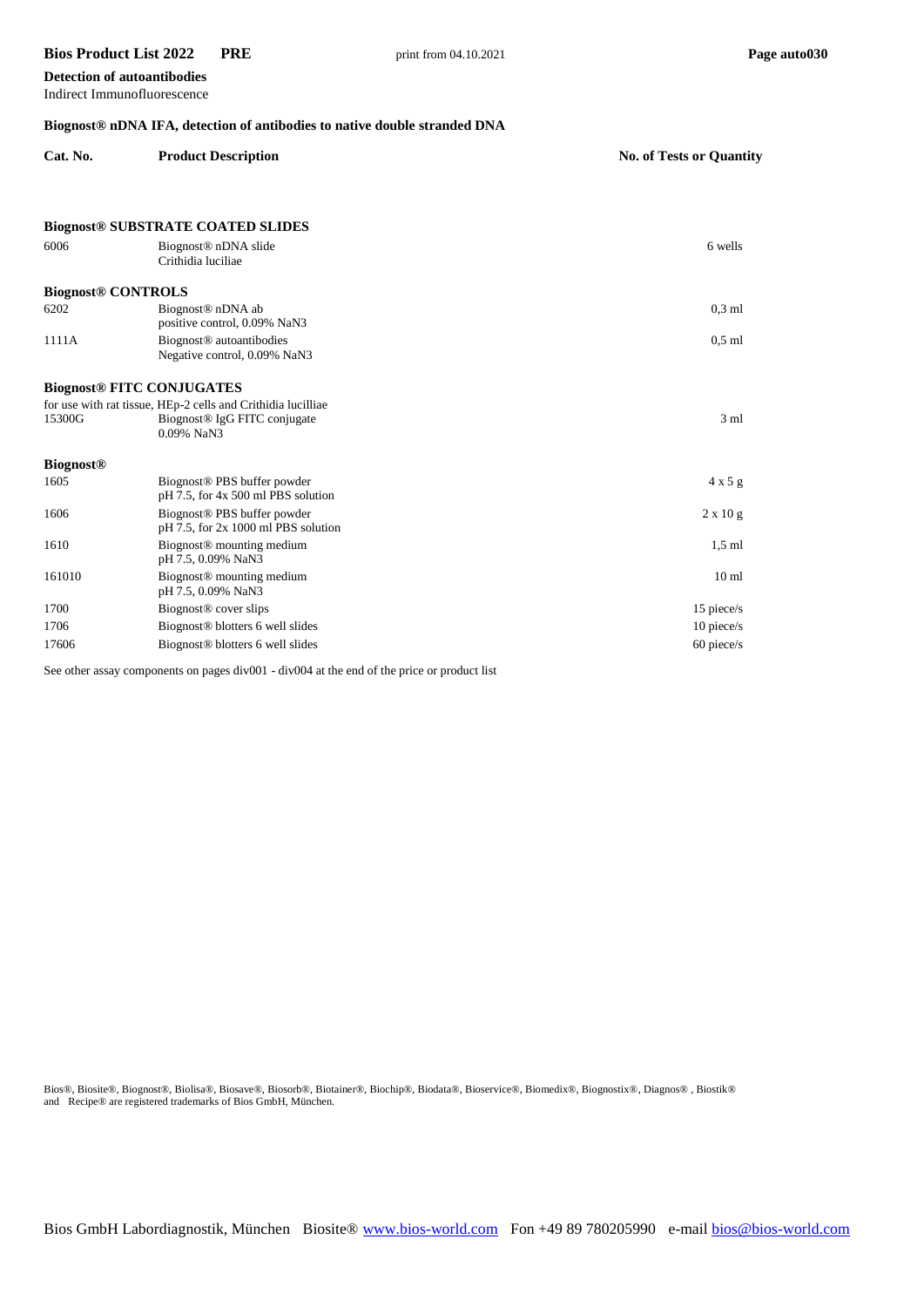**Detection of autoantibodies** Indirect Immunofluorescence

#### **Biognost® ANCA IgG IFA, detection of IgG antibodies to cytoplasm of neutrophilic granulocytes**

| Cat. No. | <b>Product Description</b> | <b>No. of Tests or Quantity</b> |
|----------|----------------------------|---------------------------------|
|----------|----------------------------|---------------------------------|

|                           | <b>Biognost® SUBSTRATE COATED SLIDES</b>                                              |                  |
|---------------------------|---------------------------------------------------------------------------------------|------------------|
| 7606                      | Biognost <sup>®</sup> C-, P-ANCA slide<br>ethanol fixed human neutrophil granulocytes | 6 wells          |
| 7612                      | Biognost <sup>®</sup> C-, P-ANCA slide<br>ethanol fixed human neutrophil granulocytes | 12 wells         |
| 7806                      | Biognost <sup>®</sup> X-ANCA slide<br>methanol fixed human neutrophil granulocytes    | 6 wells          |
| <b>Biognost® CONTROLS</b> |                                                                                       |                  |
| 7601                      | Biognost <sup>®</sup> C-ANCA<br>positive control, 0.09% NaN3                          | $0,3$ ml         |
| 7602                      | Biognost <sup>®</sup> P-ANCA<br>positive control, 0.09% NaN3                          | $0.3$ ml         |
| 1111A                     | Biognost <sup>®</sup> autoantibodies<br>Negative control, 0.09% NaN3                  | $0.5$ ml         |
|                           | <b>Biognost® FITC CONJUGATES</b>                                                      |                  |
|                           | for use with granulocytes, Hep-2 cells and infectious serology                        |                  |
| 1501G                     | Biognost <sup>®</sup> IgG FITC conjugate<br>Evans blue, 0.09% NaN3                    | $2 \text{ ml}$   |
| 15301G                    | Biognost <sup>®</sup> IgG FITC conjugate<br>Evans blue, 0.09% NaN3                    | $3 \text{ ml}$   |
| 151001G                   | Biognost <sup>®</sup> IgG FITC conjugate<br>Evans blue, 0.09% NaN3                    | 10 <sub>ml</sub> |
|                           | <b>Biognost® MISCELLANEOUS TEST COMPONENTS</b>                                        |                  |
| 1605                      | Biognost <sup>®</sup> PBS buffer powder<br>pH 7.5, for 4x 500 ml PBS solution         | $4 \times 5$ g   |
| 1606                      | Biognost <sup>®</sup> PBS buffer powder<br>$pH$ 7.5, for 2x 1000 ml PBS solution      | 2 x 10 g         |
| 1610                      | Biognost <sup>®</sup> mounting medium<br>pH 7.5, 0.09% NaN3                           | $1,5$ ml         |
| 1700                      | Biognost <sup>®</sup> cover slips                                                     | 15 piece/s       |
| 1706                      | Biognost <sup>®</sup> blotters 6 well slides                                          | $10$ piece/s     |
| 1712                      | Biognost <sup>®</sup> blotters 12 well slides                                         | 10 piece/s       |

\* Available in limited supplies only; please inquire.

See other assay components on pages div001 - div004 at the end of the price or product list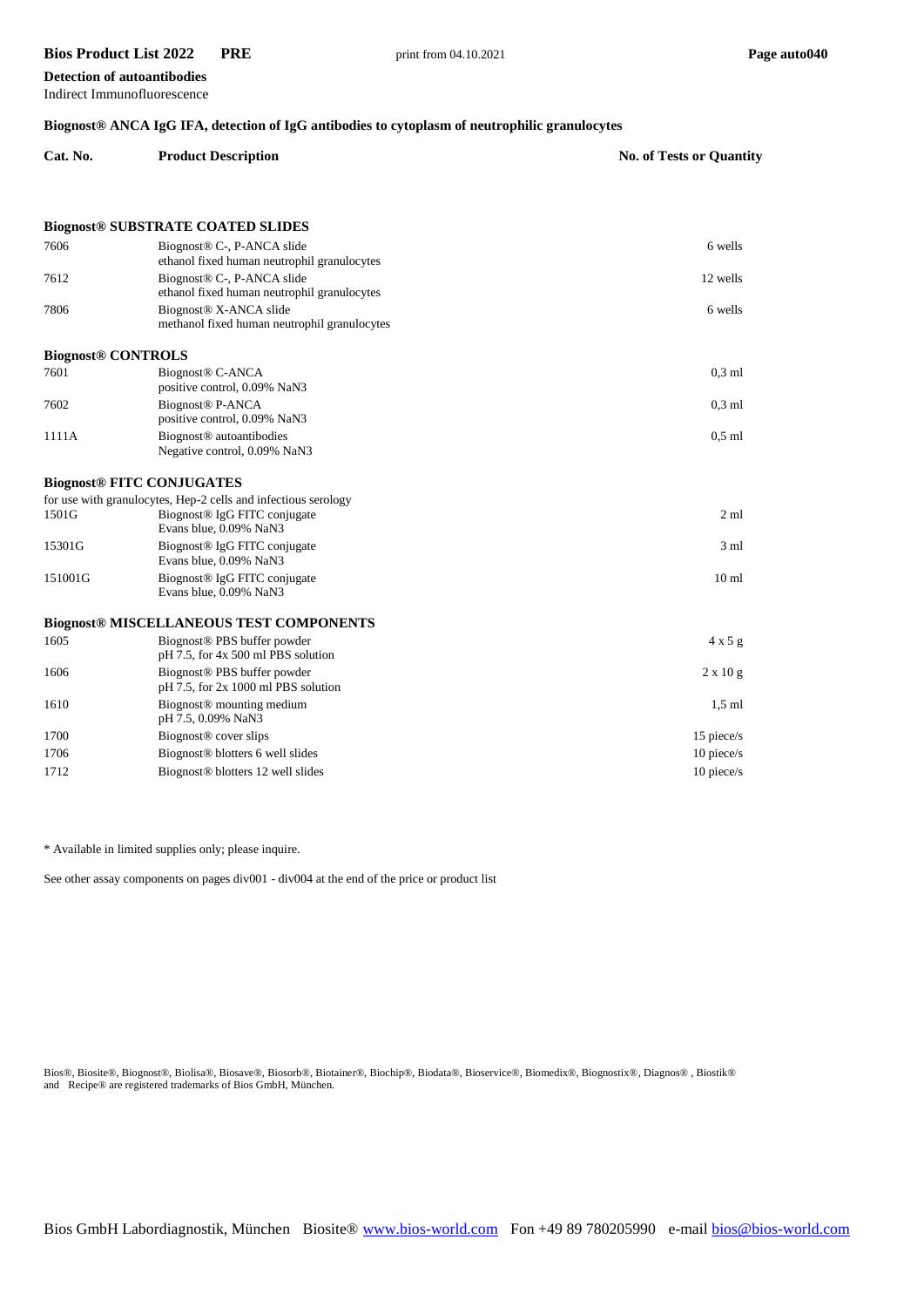**Detection of autoantibodies** Indirect Immunofluorescence

#### **Biognost® AMA IFA and Biognost® LKM IFA, detection of antibodies to mitochondria and microsomes**

| Cat. No.                  | <b>Product Description</b>                                           | <b>No. of Tests or Quantity</b> |
|---------------------------|----------------------------------------------------------------------|---------------------------------|
|                           | <b>Biognost® SUBSTRATE COATED SLIDES</b>                             |                                 |
| 2004                      | Biognost <sup>®</sup> AMA slide<br>rat kidney sections               | 4 wells                         |
| <b>Biognost® CONTROLS</b> |                                                                      |                                 |
| 2202                      | Biognost <sup>®</sup> AMA<br>positive control, 0.09% NaN3            | $0.3$ ml                        |
| 1111A                     | Biognost <sup>®</sup> autoantibodies<br>Negative control, 0.09% NaN3 | $0.5$ ml                        |
|                           | <b>Biognost® FITC CONJUGATES</b>                                     |                                 |
|                           | for use with rat tissue and HEp-2 cells                              |                                 |
| 15301                     | Biognost <sup>®</sup> polyspec. FITC conjugate                       | 3 <sub>ml</sub>                 |

Evans blue, 0.09% NaN3 **Biognost® MISCELLANEOUS TEST COMPONENTS** 1605 Biognost® PBS buffer powder 4 x 5 g pH 7.5, for 4x 500 ml PBS solution 1606 Biognost® PBS buffer powder 2 x 10 g pH 7.5, for 2x 1000 ml PBS solution 1610 Biognost® mounting medium 1,5 ml pH 7.5, 0.09% NaN3 1700 Biognost® cover slips 15 piece/s 1704 Biognost® blotters 4 well slides 10 piece/s

\* Available in limited supplies only; please inquire.

See other assay components on pages div001 - div004 at the end of the price or product list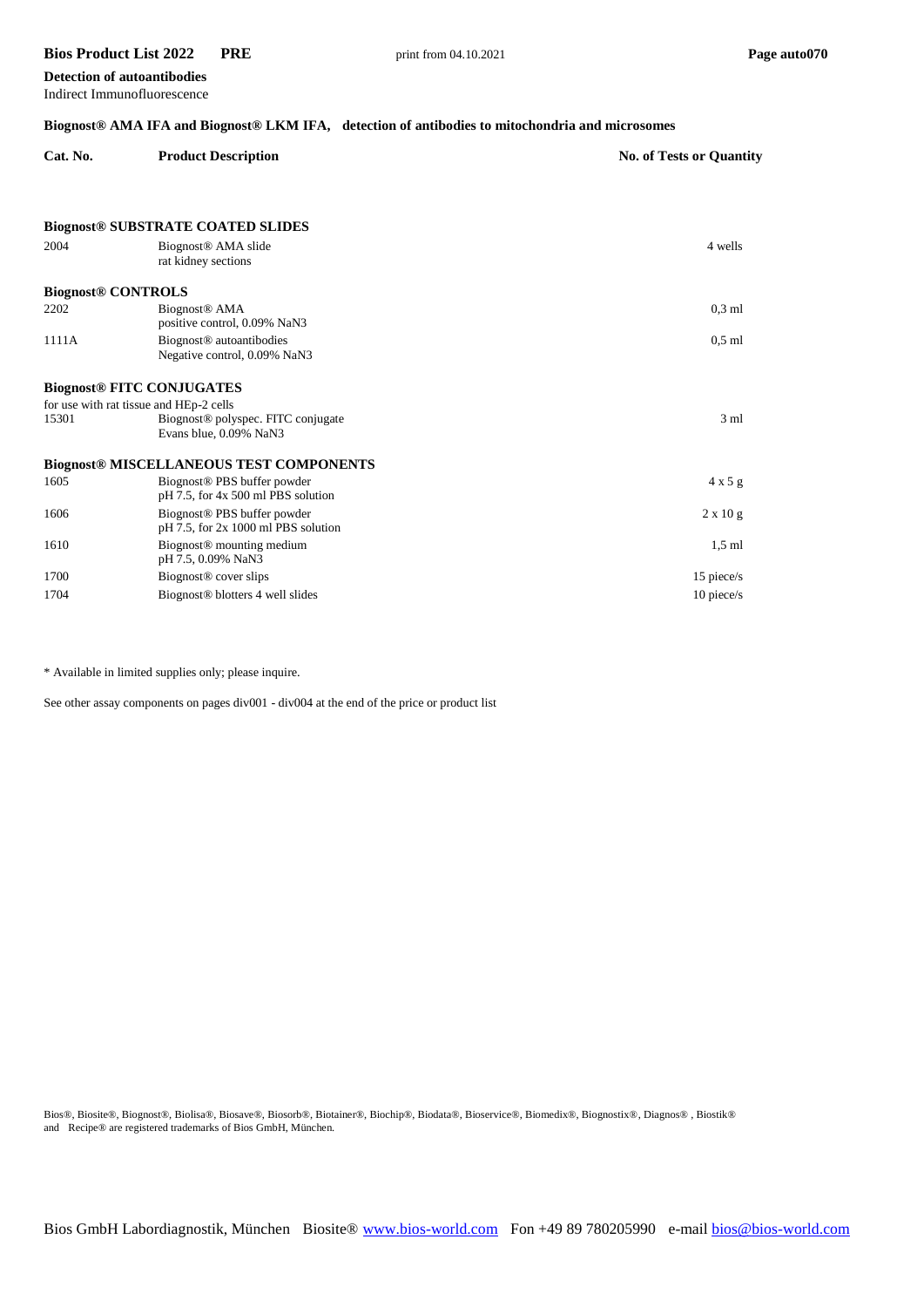**Detection of autoantibodies** Indirect Immunofluorescence

#### **Biognost® SMA IFA, detection of antibodies to smooth muscle antigens**

| Cat. No.                                    | <b>Product Description</b>                                                                                                               | <b>No. of Tests or Quantity</b> |
|---------------------------------------------|------------------------------------------------------------------------------------------------------------------------------------------|---------------------------------|
|                                             |                                                                                                                                          |                                 |
|                                             | <b>Biognost® SUBSTRATE COATED SLIDES</b>                                                                                                 |                                 |
| 3004                                        | Biognost <sup>®</sup> SMA/PCA slide<br>rat stomach sections                                                                              | 4 wells                         |
| <b>Biognost® CONTROLS</b>                   |                                                                                                                                          |                                 |
| 3202                                        | Biognost <sup>®</sup> SMA<br>positive control, 0.09% NaN3                                                                                | $0.3$ ml                        |
| 1111A                                       | Biognost <sup>®</sup> autoantibodies<br>Negative control, 0.09% NaN3                                                                     | $0.5$ ml                        |
| <b>Biognost<sup>®</sup></b> FITC CONJUGATES |                                                                                                                                          |                                 |
| 15301                                       | for use with rat tissue, HEp-2 cells and Crithidia lucilliae<br>Biognost <sup>®</sup> polyspec. FITC conjugate<br>Evans blue, 0.09% NaN3 | 3 <sub>m1</sub>                 |
|                                             | IgG SMA characterize CAH (AIH)                                                                                                           |                                 |
|                                             | <b>Biognost® MISCELLANEOUS TEST COMPONENTS</b>                                                                                           |                                 |
| 1605                                        | Biognost® PBS buffer powder<br>pH 7.5, for 4x 500 ml PBS solution                                                                        | $4 \times 5$ g                  |
| 1606                                        | Biognost® PBS buffer powder<br>pH 7.5, for 2x 1000 ml PBS solution                                                                       | $2 \times 10 g$                 |
| 1610                                        | Biognost <sup>®</sup> mounting medium<br>pH 7.5, 0.09% NaN3                                                                              | $1.5$ ml                        |
| 1700                                        | Biognost <sup>®</sup> cover slips                                                                                                        | 15 piece/s                      |
| 1704                                        | Biognost <sup>®</sup> blotters 4 well slides                                                                                             | 10 piece/s                      |

See other assay components on pages div001 - div004 at the end of the price or product list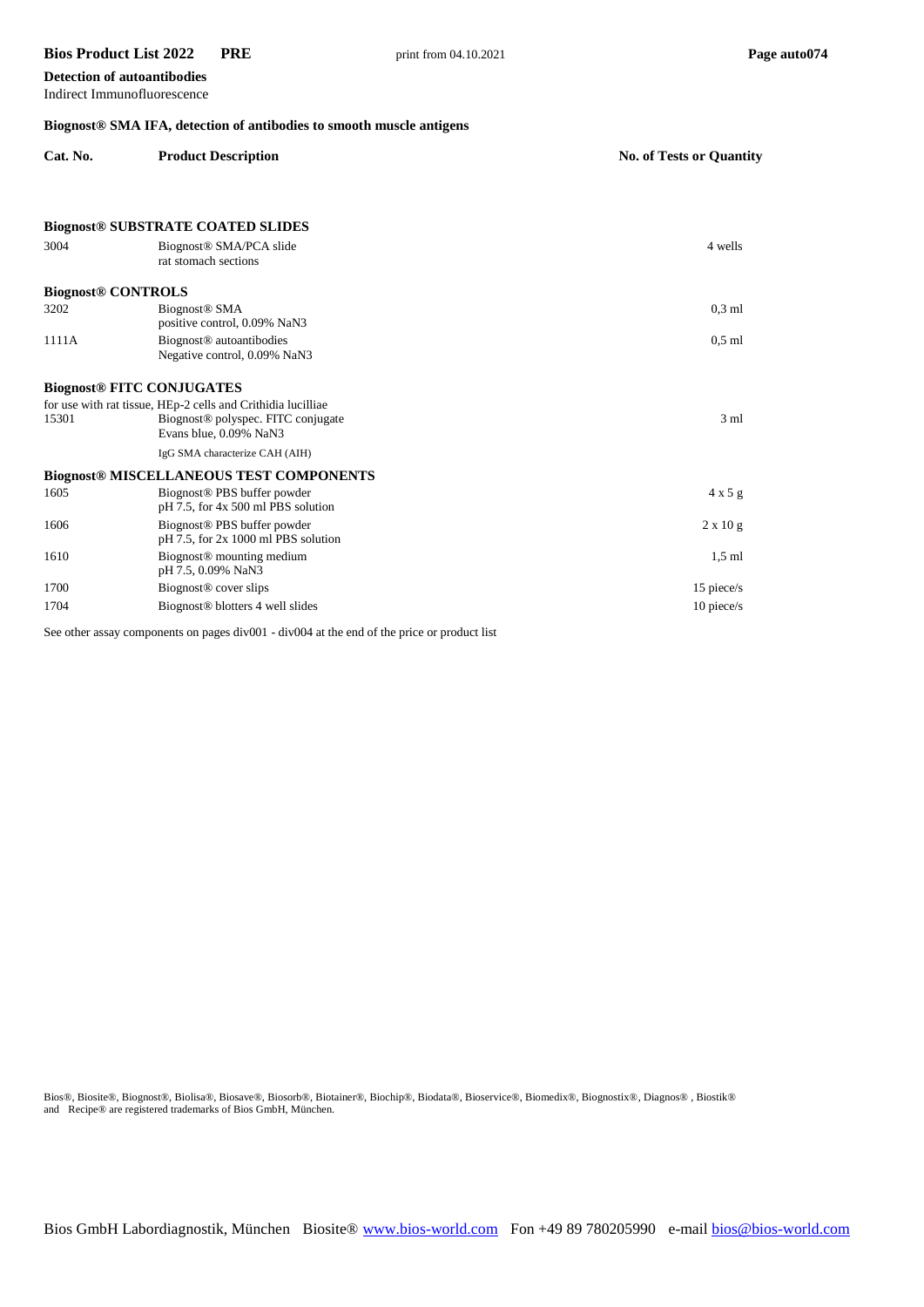**Detection of autoantibodies** Indirect Immunofluorescence

|                            | Biognost <sup>®</sup> Detection of organ and species specific autoantibodies on tissue sections from                                                                                                                                                         | monkey **                |
|----------------------------|--------------------------------------------------------------------------------------------------------------------------------------------------------------------------------------------------------------------------------------------------------------|--------------------------|
| Cat. No.                   | <b>Product Description</b>                                                                                                                                                                                                                                   | No. of Tests or Quantity |
|                            | <b>Biognost® SUBSTRATE COATED SLIDES</b>                                                                                                                                                                                                                     |                          |
| A124                       | Biognost <sup>®</sup> monkey ovary sections slide**                                                                                                                                                                                                          | 4 wells                  |
|                            | In addition to the above list, Bios is able to supply tissue sections of any other organs from monkey. Customers should order a<br>minimum of 50 slides of the same type. Please inquire regarding delivery time and price for your individual requirements. |                          |
| <b>Biognost® CONTROLS</b>  |                                                                                                                                                                                                                                                              |                          |
| A12402                     | Biognost <sup>®</sup> ovary/testis ab*<br>positive control, 0.09% NaN3                                                                                                                                                                                       | $0.2$ ml                 |
| 1111A                      | Biognost <sup>®</sup> autoantibodies<br>Negative control, 0.09% NaN3                                                                                                                                                                                         | $0.5$ ml                 |
|                            | <b>Biognost® FITC CONJUGATES</b>                                                                                                                                                                                                                             |                          |
| for use with monkey tissue |                                                                                                                                                                                                                                                              |                          |
| 1512                       | Biognost <sup>®</sup> polyspec. FITC conjugate<br>monkey tissue, 0.09% NaN3                                                                                                                                                                                  | 2 <sub>m1</sub>          |
| 15312                      | Biognost <sup>®</sup> polyspec. FITC conjugate<br>monkey tissue, 0.09% NaN3                                                                                                                                                                                  | 3 <sub>ml</sub>          |
|                            | <b>Biognost® MISCELLANEOUS TEST COMPONENTS</b>                                                                                                                                                                                                               |                          |
| 1605                       | Biognost <sup>®</sup> PBS buffer powder<br>pH 7.5, for 4x 500 ml PBS solution                                                                                                                                                                                | $4 \times 5$ g           |
| 1606                       | Biognost <sup>®</sup> PBS buffer powder<br>$pH$ 7.5, for 2x 1000 ml PBS solution                                                                                                                                                                             | $2 \times 10 g$          |
| 1610                       | Biognost <sup>®</sup> mounting medium<br>pH 7.5, 0.09% NaN3                                                                                                                                                                                                  | $1.5$ ml                 |
| 1700                       | Biognost <sup>®</sup> cover slips                                                                                                                                                                                                                            | 15 piece/s               |
| 1704                       | Biognost <sup>®</sup> blotters 4 well slides                                                                                                                                                                                                                 | 10 piece/s               |
|                            |                                                                                                                                                                                                                                                              |                          |

\* Available in limited supplies only; please inquire.

\*\* Specific positive controls for lot quality control not regularily available for every described fluorescence pattern. Such monkey tissue lots are for research use only for parameters not specifically tested for. Please inquire.

See other assay components on pages div001 - div004 at the end of the price or product list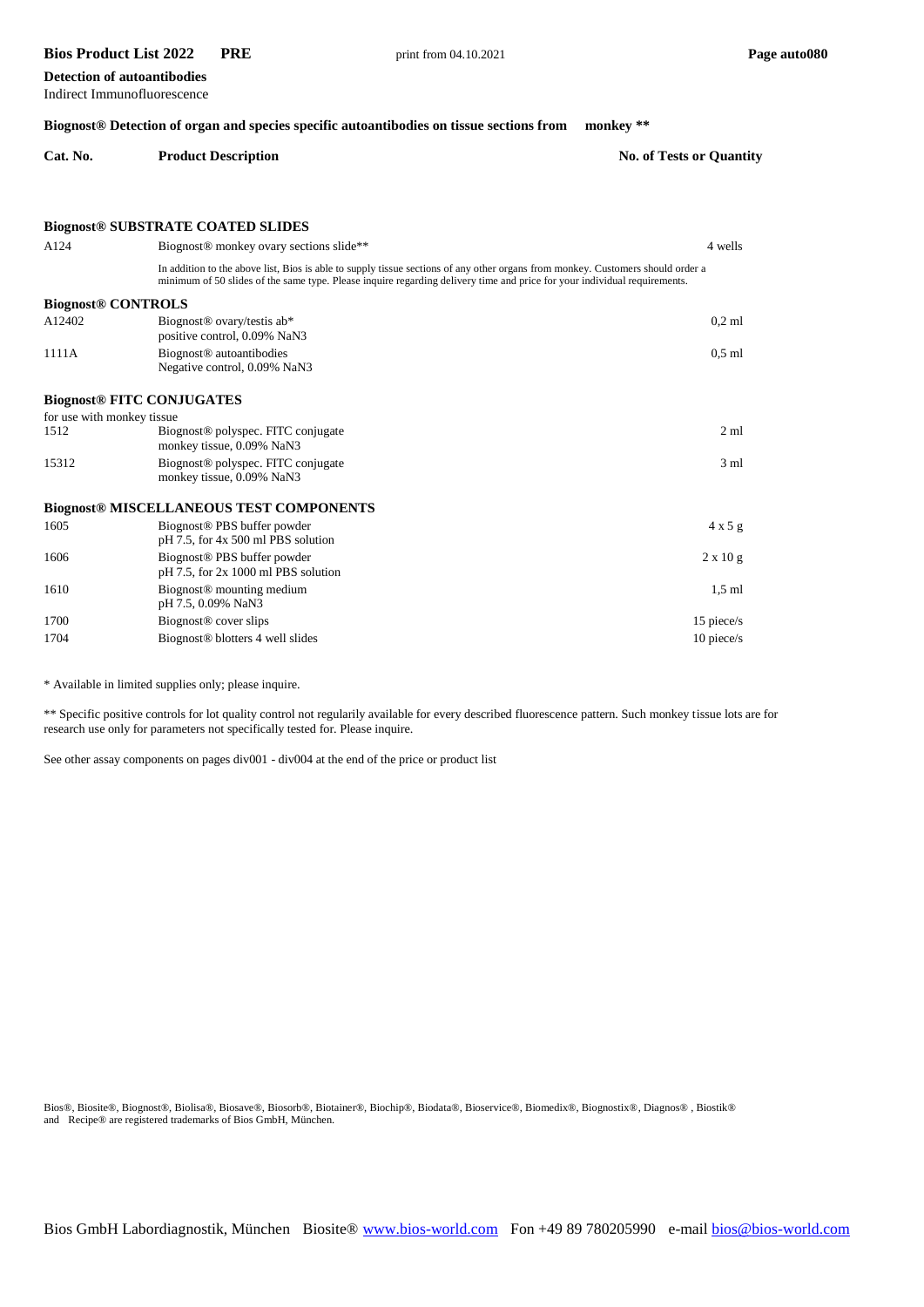**Detection of autoantibodies** Indirect Immunofluorescence

#### **Biognost® Detection of paraneoplastic pemphigus IgG antibodies**

| Cat. No.                  | <b>Product Description</b>                                                                                            | <b>No. of Tests or Quantity</b> |
|---------------------------|-----------------------------------------------------------------------------------------------------------------------|---------------------------------|
|                           |                                                                                                                       |                                 |
|                           | <b>Biognost® SUBSTRATE COATED SLIDE</b>                                                                               |                                 |
| 2904                      | Biognost <sup>®</sup> Paraneoplastic pemphigus Ab slide<br>Rat bladder sections slide                                 | 4 wells                         |
| <b>Biognost® CONTROLS</b> |                                                                                                                       |                                 |
| 2902                      | Biognost <sup>®</sup> paraneopl. pemphigus IgG<br>positive control, 0.09% NaN3                                        | $0.2$ ml                        |
| 1111A                     | Biognost <sup>®</sup> autoantibodies<br>Negative control, 0.09% NaN3                                                  | $0.5$ ml                        |
|                           | <b>Biognost® FITC CONJUGATES</b>                                                                                      |                                 |
| 15300G                    | for use with rat tissue, Crithidia luciliae and HEp-2 cells<br>Biognost <sup>®</sup> IgG FITC conjugate<br>0.09% NaN3 | 3 <sub>m1</sub>                 |
|                           | <b>Biognost® MISCELLANEOUS TEST COMPONENTS</b>                                                                        |                                 |
| 1605                      | Biognost <sup>®</sup> PBS buffer powder<br>pH 7.5, for 4x 500 ml PBS solution                                         | $4 \times 5$ g                  |
| 1606                      | Biognost <sup>®</sup> PBS buffer powder<br>pH 7.5, for 2x 1000 ml PBS solution                                        | $2 \times 10 g$                 |
| 1610                      | Biognost <sup>®</sup> mounting medium<br>pH 7.5, 0.09% NaN3                                                           | $1.5$ ml                        |
| 161010                    | Biognost <sup>®</sup> mounting medium<br>pH 7.5, 0.09% NaN3                                                           | 10 <sub>ml</sub>                |
| 1700                      | Biognost <sup>®</sup> cover slips                                                                                     | 15 piece/s                      |
| 17200                     | Biognost <sup>®</sup> cover slips                                                                                     | $200$ piece/s                   |
| 1704                      | Biognost <sup>®</sup> blotters 4 well slides                                                                          | $10$ piece/s                    |

\* Available in limited supplies only; please inquire.

See other assay components on pages div001 - div004 at the end of the price or product list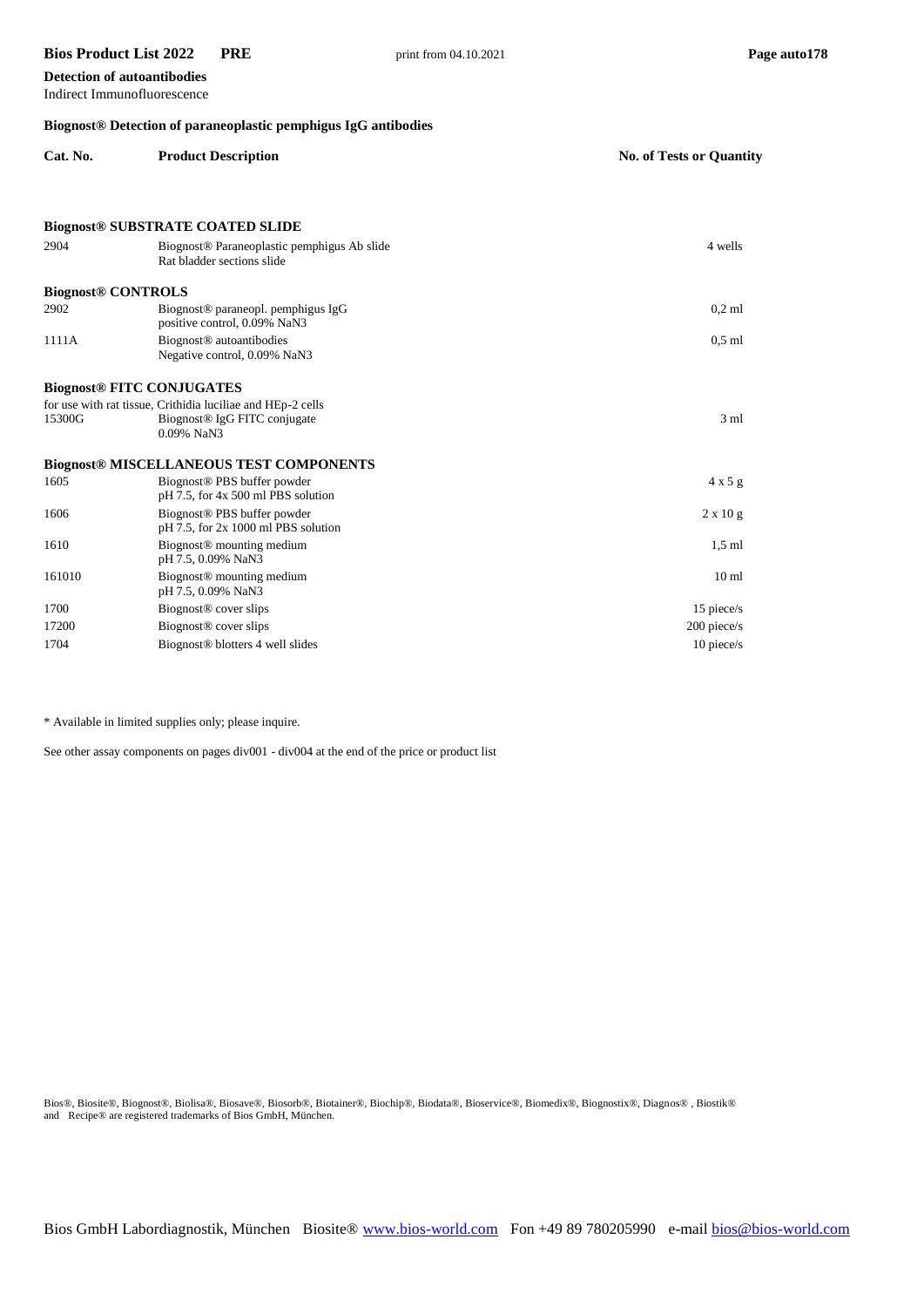**Detection of autoantibodies** Indirect Immunofluorescence

## **Biognost® CMA IFA, detection of IgG antibodies to cardiac muscle**

| Cat. No.                   | <b>Product Description</b>                                                   | <b>No. of Tests or Quantity</b> |
|----------------------------|------------------------------------------------------------------------------|---------------------------------|
|                            | <b>Biognost® COMPLETE TEST KIT</b>                                           |                                 |
| 5448                       | Biognost <sup>®</sup> QMA (cardiac muscle)<br>monkey cardiac muscle sections | $40(10x4)$ tests                |
|                            | <b>Biognost® SUBSTRATE COATED SLIDES</b>                                     |                                 |
| 5404                       | Biognost <sup>®</sup> CMA slide<br>monkey cardiac muscle sections            | 4 wells                         |
| <b>Biognost® CONTROLS</b>  |                                                                              |                                 |
| 5802                       | Biognost <sup>®</sup> striated muscle ab<br>positive control, 0.09% NaN3     | $0.3$ ml                        |
| 1111A                      | Biognost <sup>®</sup> autoantibodies<br>Negative control, 0.09% NaN3         | $0.5$ ml                        |
|                            | 5802 crossreacts with striated muscle from heart and skeleton                |                                 |
|                            | <b>Biognost® FITC CONJUGATES</b>                                             |                                 |
| for use with monkey tissue |                                                                              |                                 |
| 1512                       | Biognost® polyspec. FITC conjugate<br>monkey tissue, 0.09% NaN3              | $2 \text{ ml}$                  |
| 15312                      | Biognost <sup>®</sup> polyspec. FITC conjugate<br>monkey tissue, 0.09% NaN3  | $3 \text{ ml}$                  |
| 15300G                     | Biognost® IgG FITC conjugate<br>0.09% NaN3                                   | $3 \text{ ml}$                  |
|                            | <b>Biognost® MISCELLANEOUS TEST COMPONENTS</b>                               |                                 |
| 1605                       | Biognost® PBS buffer powder<br>pH 7.5, for 4x 500 ml PBS solution            | $4 \times 5$ g                  |
| 1606                       | Biognost® PBS buffer powder<br>$pH$ 7.5, for 2x 1000 ml PBS solution         | $2 \times 10$ g                 |
| 1610                       | Biognost <sup>®</sup> mounting medium<br>pH 7.5, 0.09% NaN3                  | $1.5$ ml                        |
| 161010                     | Biognost <sup>®</sup> mounting medium<br>pH 7.5, 0.09% NaN3                  | 10 <sub>ml</sub>                |
| 1700                       | Biognost <sup>®</sup> cover slips                                            | 15 piece/s                      |
| 17200                      | Biognost <sup>®</sup> cover slips                                            | 200 piece/s                     |
| 1704                       | Biognost <sup>®</sup> blotters 4 well slides                                 | 10 piece/s                      |

See other assay components on pages div001 - div004 at the end of the price or product list